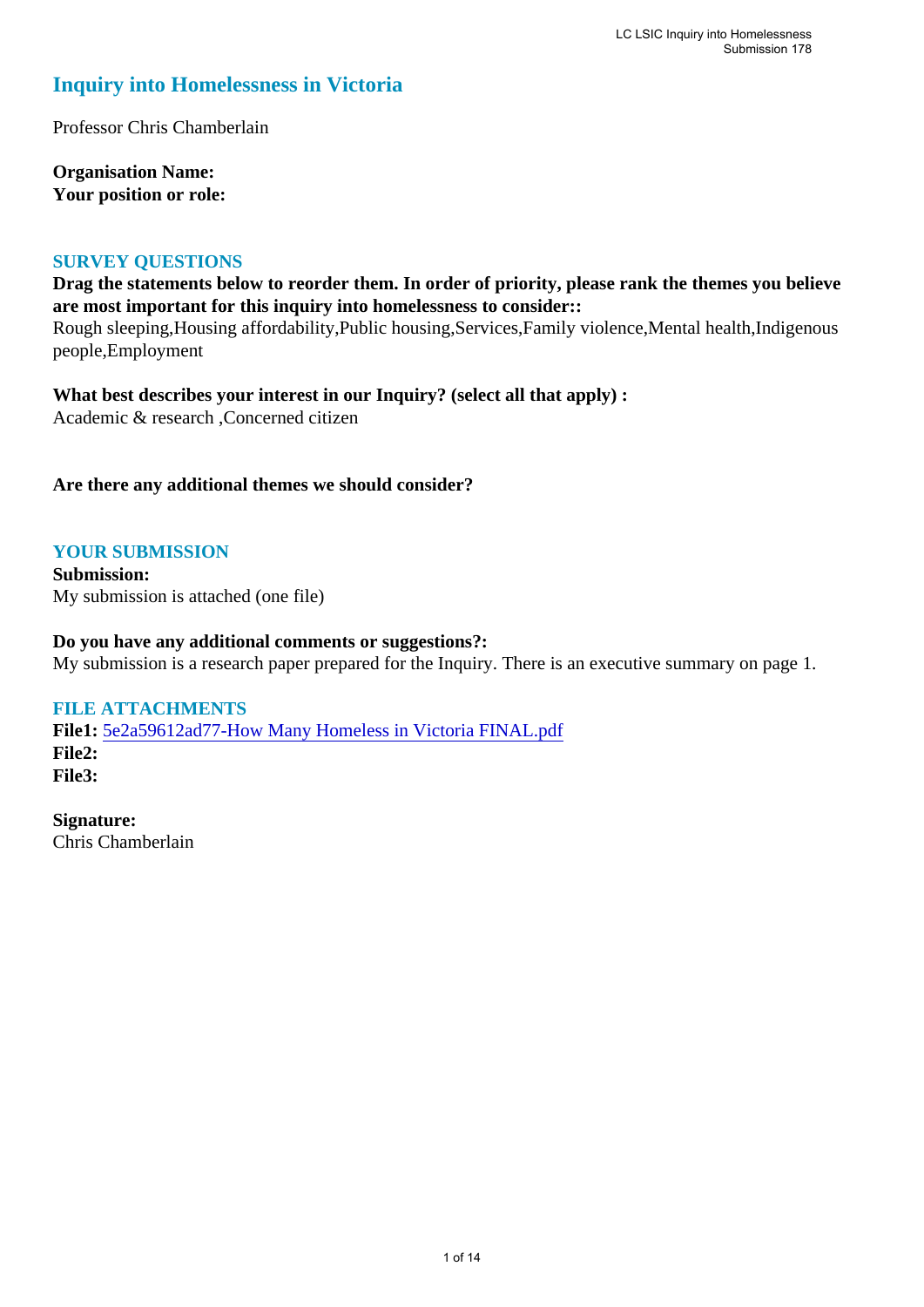# **How Many Homeless People in Victoria?**

## **A research report prepared for the parliamentary inquiry into homelessness in Victoria**

## **Chris Chamberlain**

Emeritus Professor Social and Global Studies Centre RMIT University

## **Guy Johnson**

Professor of Urban Housing and Homelessness RMIT University

**January 2020**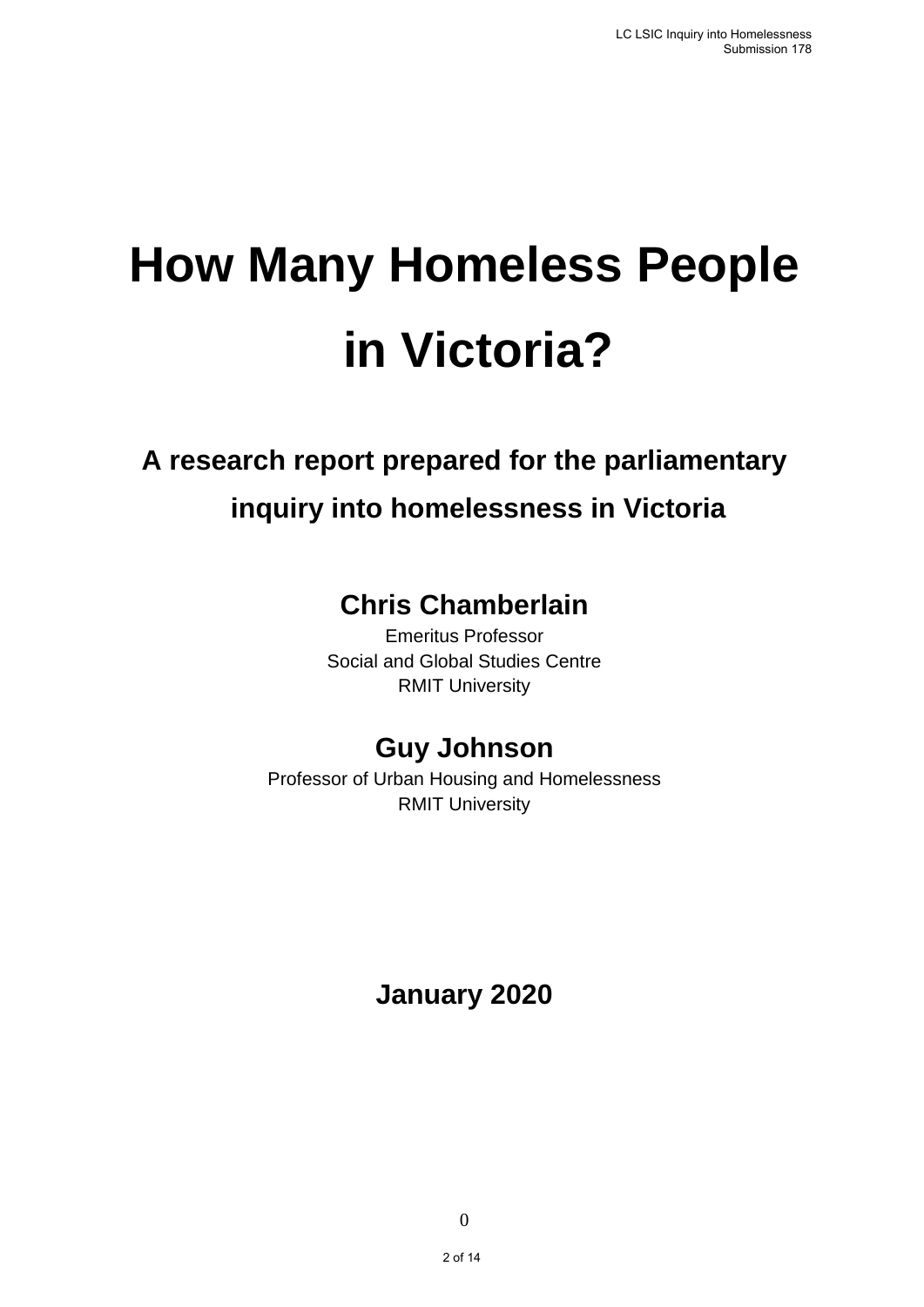#### **Executive Summary**

- **1** The two most important organisations that collect data on homeless people are Australian Institute of Health and Welfare (AIHW) and the Australian Bureau of Statistics (ABS). However, they define homelessness differently.
- **2** According to the AIHW there are two groups of homeless people: those who sleep rough and those who live in temporary accommodation. The ABS agree that the groups identified by the AIHW are homeless but contend that the AIHW definition is too narrow. According to the ABS, there were 24,825 homeless people in Victoria on Census night 2016, and people in overcrowded houses and flats were the largest group in the population. They accounted for 8,929 people (36 per cent of the homeless).
- **3** This paper finds that all of those in overcrowded dwellings were at an address where they had lived, or intended to live, for 6 months or longer. They had *permanent accommodation.* Eighty-nine per cent were living in houses and 10 per cent were living in flats.
- **4** About three-fifths (61 per cent) of those in overcrowded dwellings were living in houses and flats that were rented. Most were renting in the private market, typically from real estate agents.
- **5** Another one-third were living in houses or flats that were owned outright or being purchased. We conclude that the problem identified by the ABS is NOT homelessness. The problem identified by the ABS is overcrowding.
- **6** After excluding those in overcrowded dwellings, there were 15,890 homeless people in Victoria on Census night 2016. However, we found evidence of undercounting. In the case of people living in boarding houses, the evidence indicated that about 7,300 were missed by the Census. In the case of rough sleepers, the undercount was probably at least 1,100. However, it was not possible to estimate the undercount for those staying temporarily with friends or relatives. Overall, the evidence indicated that the homeless figure was at least 24,300.
- **7** The report concludes by drawing attention to some limitations of Census data.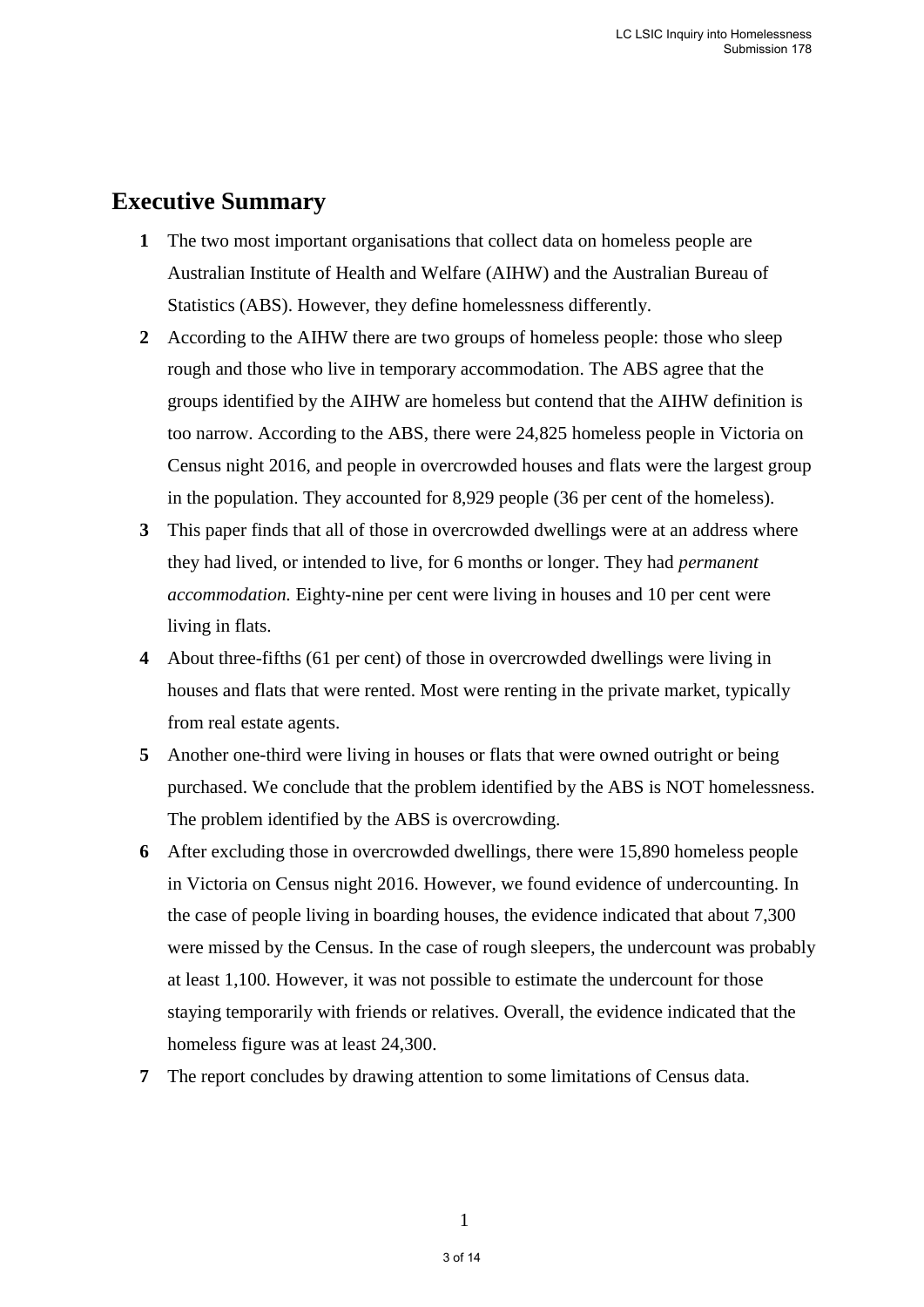### **How Many Homeless People in Victoria?**

#### **INTRODUCTION**

1

This paper discusses two issues. Part One reviews two 'official' definitions of homelessness that count the homeless population quite differently. Part Two asks: 'How many homeless people in Victoria?'

The first definition is used by the Australian Institute of Health and Welfare (AIHW) (2016) to ascertain whether people using specialist homeless services are homeless or not. The second definition is used by the Australian Bureau of Statistics (ABS) (2012), particularly for counting homeless people on Census night. This is known as the ABS statistical definition of homelessness.

According to the ABS (2018), there were 24,825 homeless people in Victoria on Census night 2016, and people in overcrowded houses and flats were the largest group in the population. They accounted for 36 per cent of the homeless. In contrast, the AIHW (2016) definition states that people living in overcrowded houses and flats are NOT homeless. How can the two most important organisations that collect data on homeless people come to such different conclusions? We begin by explaining both definitions. Then we ask, 'How many homeless people in Victoria?'

#### **PART 1: TWO DEFINITIONS OF HOMELESSNESS**

The AIHW (2016, pp.106-107) identifies two groups of homeless people. First, there are those who sleep in non-conventional accommodation. Non-conventional accommodation includes sleeping in parks, squatting in abandoned buildings, staying in cars or railway carriages, sleeping in improvised dwellings, or living in the long grass, as well as literally sleeping rough (AIHW 2016, p.107). This description equates to the notion of primary homelessness used in the well-known cultural definition of homelessness (Chamberlain & MacKenzie 1992).<sup>1</sup>

<sup>1</sup> The Australian Government (2008) report, *The Road Home: A National Approach to Reducing Homelessness,*  used the cultural definition of homelessness. The report stated:

The most widely accepted definition of homelessness in Australia describes three kinds of homelessness:

<sup>•</sup> Primary homelessness, such as sleeping rough or living in an improvised dwelling

<sup>•</sup> Secondary homelessness including staying with friends or relatives and with no other usual address, and people staying in specialist homeless services

<sup>•</sup> Tertiary homelessness including people living in boarding houses or caravan parks with no secure lease and no private facilities, both short and long-term (Homelessness Taskforce 2008, p.3).

The ABS also used the cultural definition prior to 2011 (see: Chamberlain and MacKenzie 2008, Ch.1).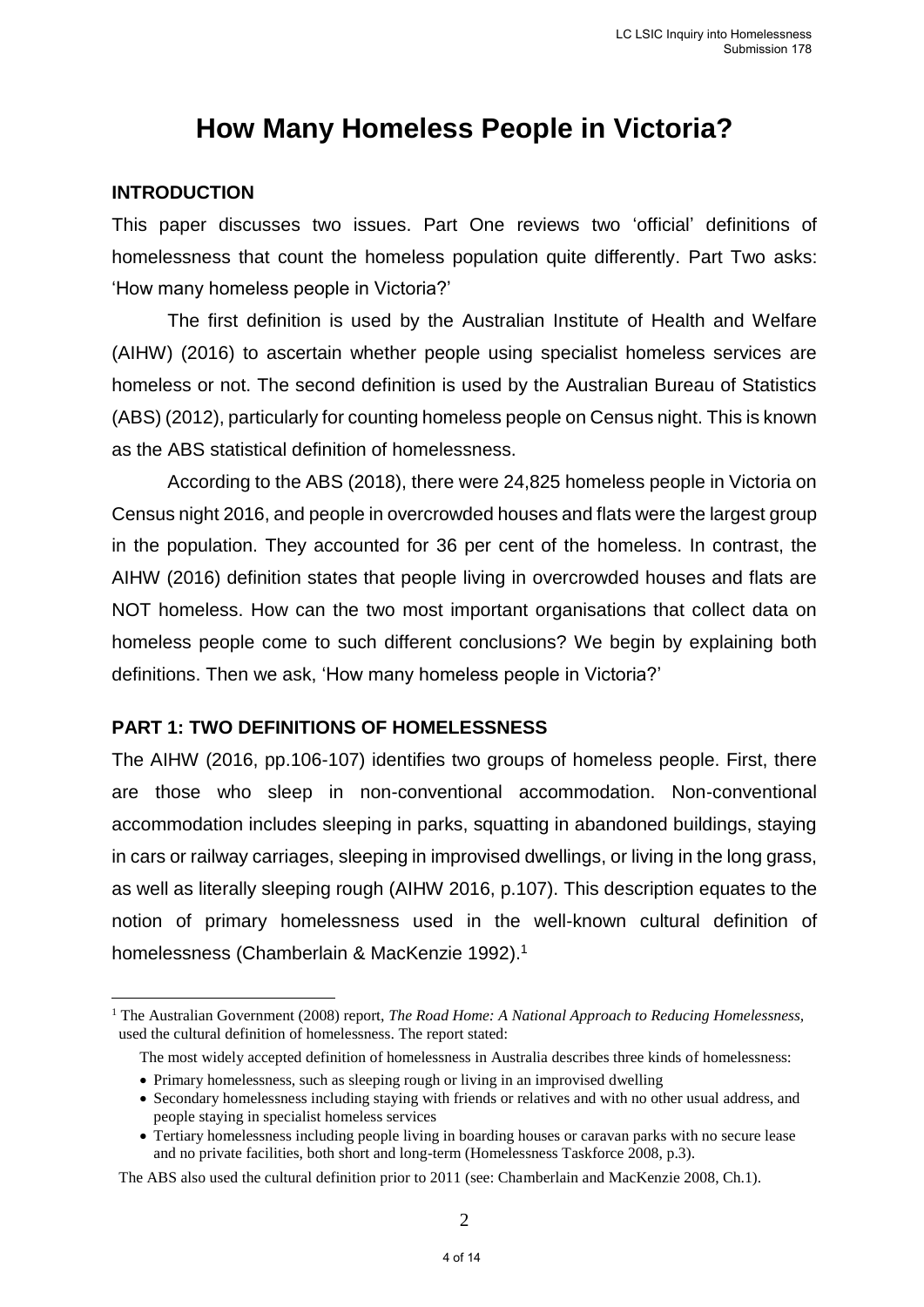The second group of homeless people are those who live in temporary accommodation due to a *lack of other options*. This includes: (1) people who live in refuges, crisis shelters and other forms of emergency accommodation; (2) people who live temporarily with friends or relatives because they have no accommodation of their own; (3) young people who couch surf; (4) people who live in boarding houses and caravan parks on a short-term basis; and (5) people in emergency accommodation arranged by specialist homeless agencies (for example, in hotels and motels). This description equates to the notion of secondary homelessness, also used in the cultural definition of homelessness (AIHW 2016, p.107).

The ABS agrees that the groups identified by the AIHW are homeless, but it contends that the AIHW definition is too narrow. The ABS (2012, p.7) begins by asking the question, 'What does it mean to have a home?' According to the ABS, for people to have a home, they should have 'a sense of security, stability, privacy, safety, and the ability to control living space. Homelessness is therefore a lack of one or more of the elements that represent home' (ABS 2012, p.11). Thus, the ABS also includes people living in conventional houses and flats as homeless if their current living arrangement:

- is in a dwelling that is inadequate (does not comply with health and safety codes, building and zoning regulations etc.); or
- they have no tenure, or if their initial tenure is short and not extendable; or
- the dwelling does not provide them with personal living space whereby they can maintain privacy and safety. This category includes people who experience domestic violence and those in overcrowded dwellings (ABS 2012, pp.11-15).

However, the 2016 Census did not gather enough information to count those in inadequate houses, nor to identify renters who do not have security of tenure, nor to count those experiencing domestic violence (ABS 2018). Thus, the ABS only counted those in overcrowded dwellings.

The ABS use the Canadian National Occupancy Standard (CNOS) to measure overcrowding. The CNOS assesses the number of bedrooms required by a household taking into account the age, sex and relationships of household members. The CNOS uses the following rules:

- there should be no more than two persons per bedroom;
- children less than 5 years of age of different sexes may reasonably share a bedroom;
- children 5 years of age or older of opposite sex should have separate bedrooms;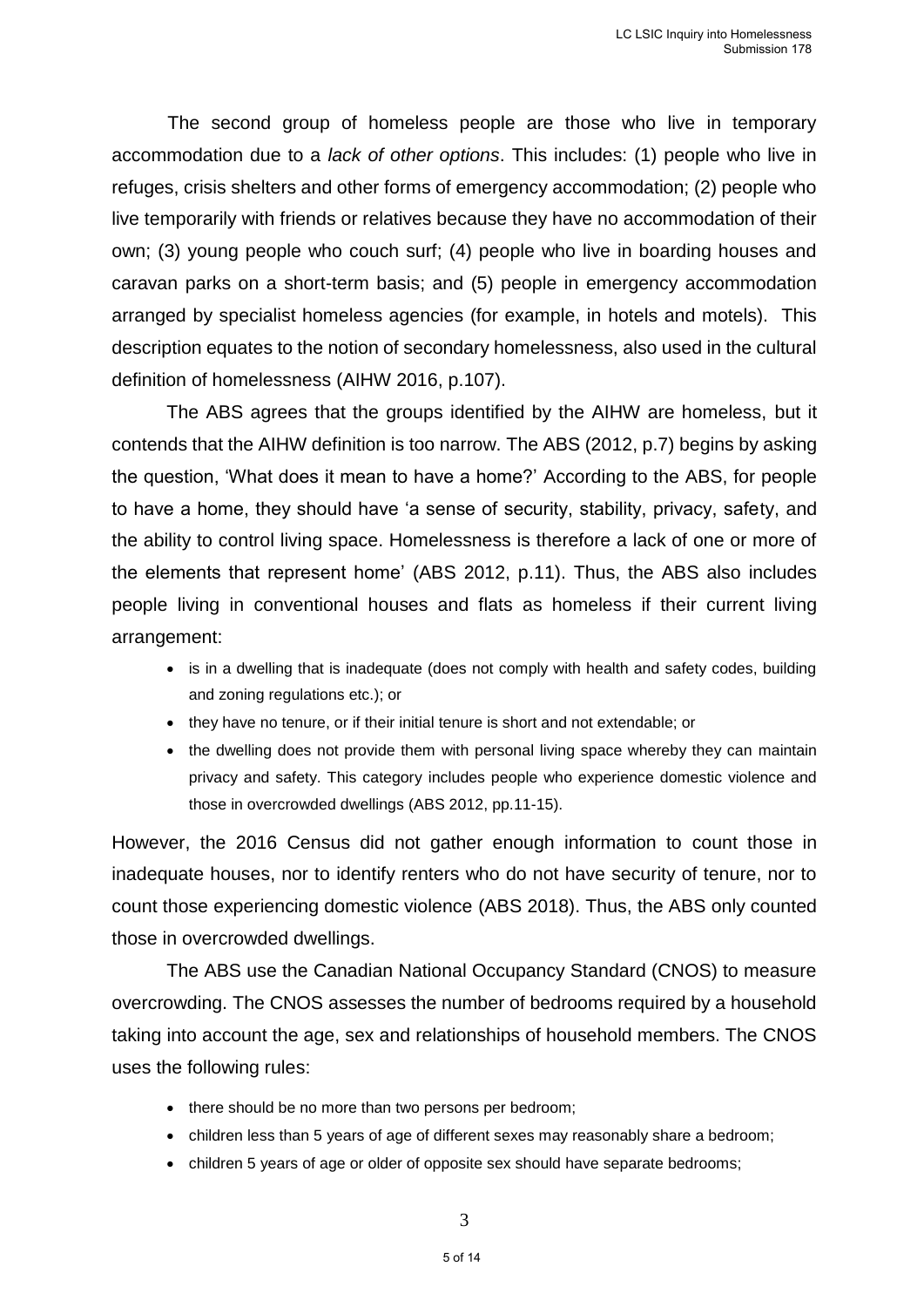- children less than 18 years of age of the same sex may reasonably share a bedroom;
- single household members aged 18 years and older should have a separate bedroom, as should parents or couples; and
- a lone person household may reasonably occupy a bedsitter (ABS 2018, p.28).

This seems like a reasonable set of rules to measure overcrowding. The ABS then made the arbitrary decision that households requiring four extra bedrooms were homeless, whereas households requiring three extra bedrooms were housed. There was no convincing rationale for this decision.

|                                                        | <b>Victoria</b> |               | <b>Australia</b> |               |
|--------------------------------------------------------|-----------------|---------------|------------------|---------------|
|                                                        | N               | $\frac{6}{6}$ | N                | $\frac{6}{9}$ |
| Persons in improvised dwellings, tents or sleeping out | 1,118           | 5             | 8.197            | 7             |
| Persons in supported accommodation for the homeless    | 7,175           | 29            | 21,238           | 18            |
| Persons staying temporarily with other households      | 3,078           | 12            | 17,722           | 15            |
| Persons living in boarding houses                      | 4,411           | 18            | 17,500           | 15            |
| Persons in other temporary lodgings                    | 108             | $0*$          | 673              |               |
| Persons in severely crowded dwellings                  | 8.929           | 36            | 51,066           | 44            |
|                                                        | 24,825          | 100           | 116,396          | 100           |

**Table 1:** ABS estimate of the homeless population, 2016 Census data

**Source: Census of Population and Housing, 2016, TableBuilder. \*Less than 0.5%**

According to the ABS, there were 24,825 homeless people in Victoria on Census night 2016, and people in severely overcrowded dwellings were the largest group in the population. Table 1 shows that there were 8,929 people in overcrowded houses and flats, compared with 7,175 people in supported accommodation for the homeless, 4,411 living in boarding houses, 3,078 staying temporarily with other households, and 1,118 sleeping rough.

|                    | <b>Victoria</b> |               | <b>Australia</b> |               |
|--------------------|-----------------|---------------|------------------|---------------|
|                    | N               | $\frac{6}{9}$ | N                | $\frac{6}{6}$ |
| Owned/mortgage     | 2,816           | 31            | 11,127           | 22            |
| Rented             | 5,407           | 61            | 36,541           | 71            |
| Occupied rent free | 267             | 3             | 1,342            | 3             |
| Other tenure type  | 198             | 2             | 976              | 2             |
| Not stated         | 244             | 3             | 1,100            | 2             |
|                    | 8,932           | 100           | 51,086           | 100           |

**Source: Census of Population and Housing, 2016, TableBuilder.**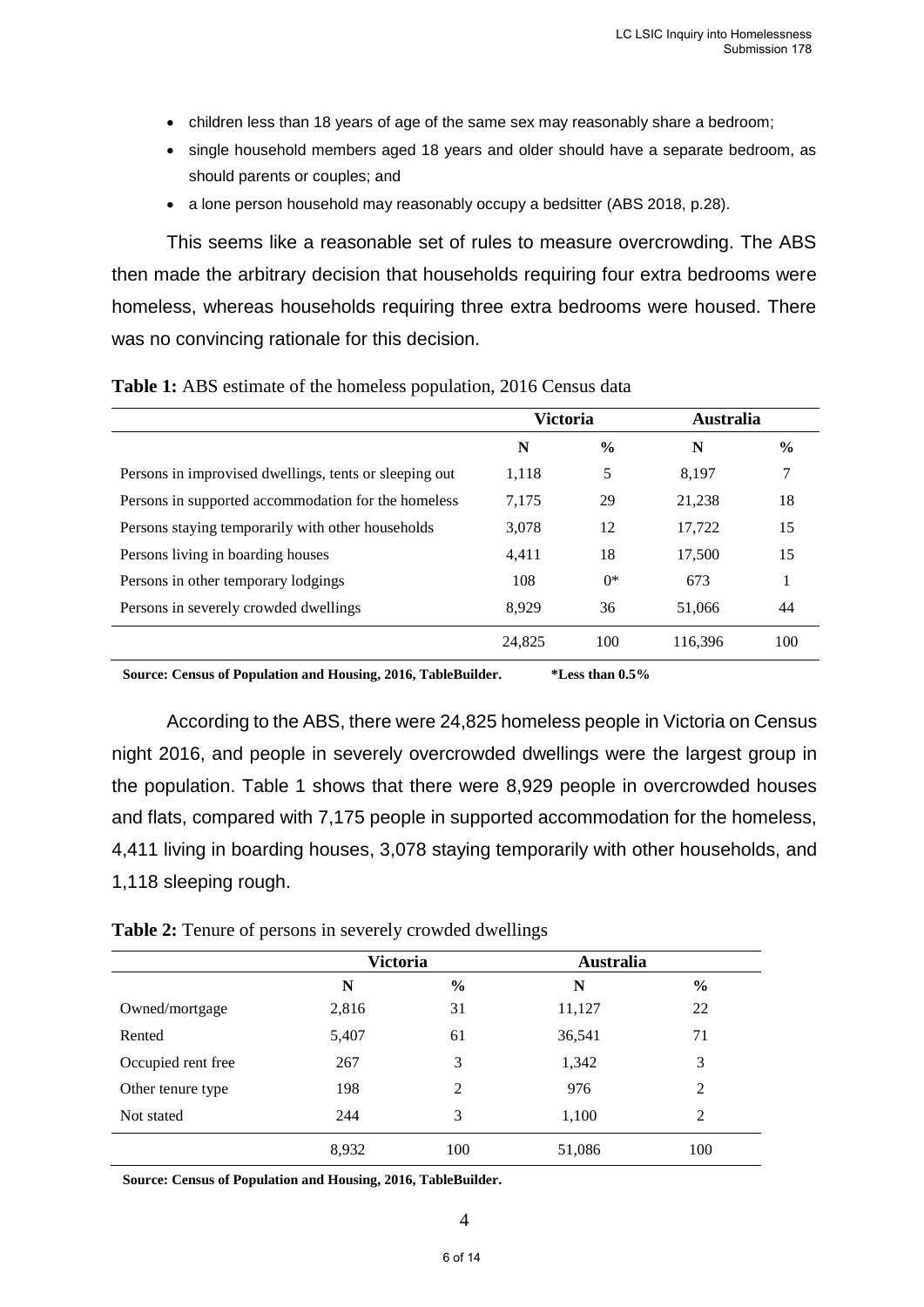All of those in overcrowded dwellings were at an address where they had lived, or intended to live, for 6 months or longer. They had permanent accommodation. Most (89 per cent) were living in houses and 10 per cent were living in flats. Having worked in the homeless area for many years, we know that homeless people often move frequently from one form of temporary accommodation to another, others go to emergency accommodation or boarding houses, and some people sleep rough. Homeless people do NOT live permanently in houses and flats.

Table 2 shows that of the 8,900 people in overcrowded dwellings, 61 per cent (5,400 people) were living in houses and flats that were rented. Most (91 per cent) were renting in the private market, typically from real estate agents. Three-quarters (73 per cent) were in properties with rents of \$300 per week or more.

About one-third of those in overcrowded dwellings were in houses or flats that were owned (2,800 people). Twenty-nine per cent of this group were in properties that were owned outright and 71 per cent were in properties that were being purchased. Apparently, some homeless people have mortgages.

We conclude that the problem identified by the ABS is NOT homelessness. The problem identified by the ABS is overcrowding.

#### **PART 2: HOW MANY HOMELESS PEOPLE IN VICTORIA?**

After excluding those in overcrowded dwellings, Table 3 shows that there were 15,890 homeless people in Victoria on Census night 2016. There were 7,175 people in supported accommodation for the homeless; about 4,400 people were living in boarding houses; 3,080 were staying with other households; and there were just over 1,100 people sleeping rough.

|                                                        | Victoria |               |  |
|--------------------------------------------------------|----------|---------------|--|
|                                                        | N        | $\frac{6}{9}$ |  |
| Persons in improvised dwellings, tents or sleeping out | 1,118    | 7             |  |
| Persons in supported accommodation for the homeless    | 7,175    | 45            |  |
| Persons staying temporarily with other households      | 3,078    | 19            |  |
| Persons living in boarding houses                      | 4,411    | 28            |  |
| Persons in other temporary lodgings                    | 108      |               |  |
|                                                        | 15,890   | 100           |  |

**Table 3:** Number of homeless, Victoria (revised), 2016 Census data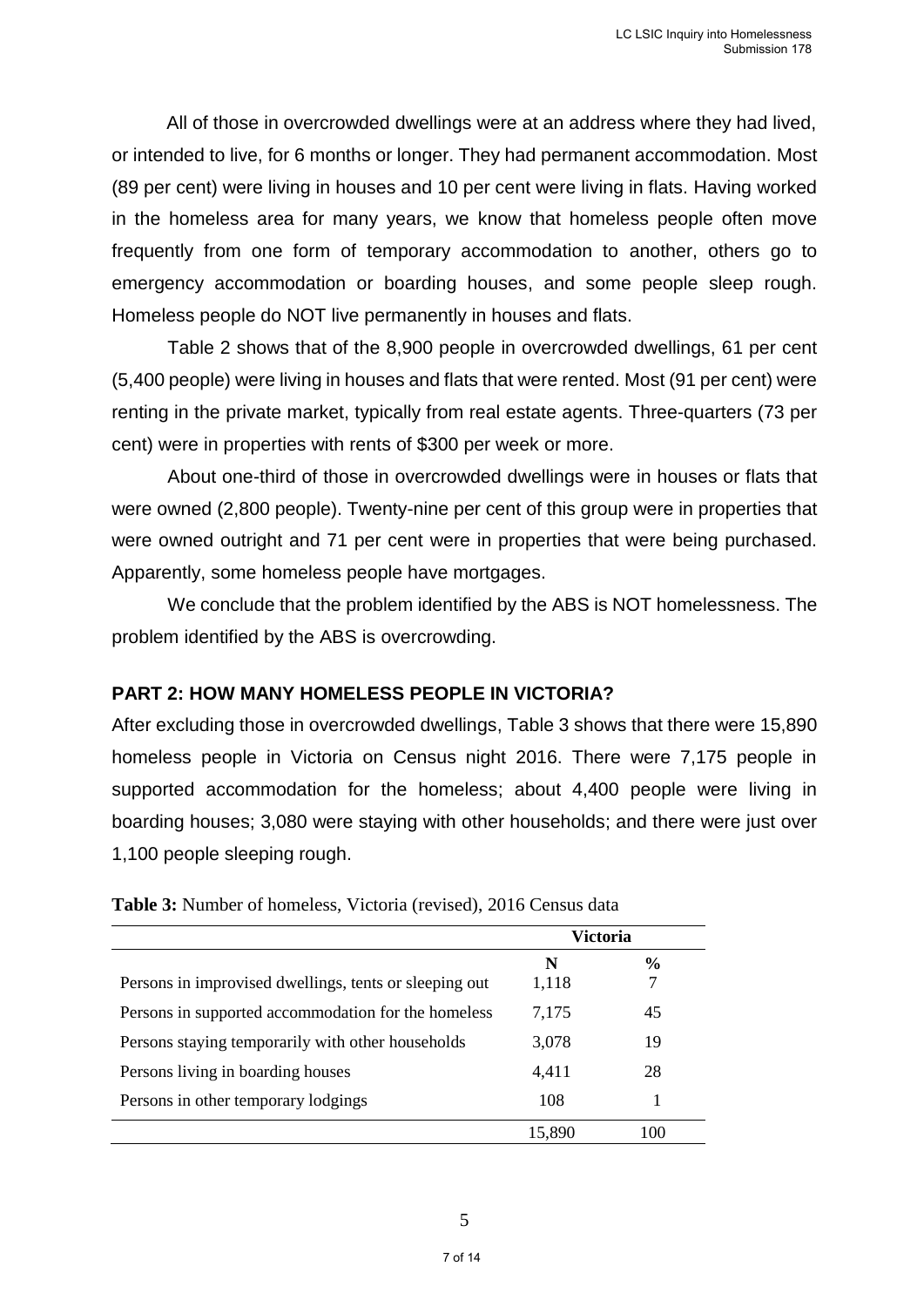The operational categories used in Table 3 are similar to the operational categories used in the cultural definition of homelessness (Chamberlain and MacKenzie 2008, pp. vii-viii). The cultural definition is broader than the AIHW definition because it includes longer-term residents of boarding houses in the homeless population, whereas the AIHW definition excludes people who have lived in boarding houses for 12 weeks or longer (AIHW 2017, p.12). However, the cultural definition is narrower than the ABS definition because it excludes people in overcrowded houses.

How credible are the figures in Table 3? Next, we identify three groups where there was undercounting. The groups are: (1) persons staying with other households; (2) those sleeping rough; and (3) people living in boarding houses. The undercount was at least 8,400 people.

#### *Persons staying temporarily with other households*

The first group that were undercounted were persons staying temporarily with other households. To be counted as homeless, a person staying with another household must report that they have *no usual address* on their Census form. If a person staying with another households reports that they have a usual address elsewhere, then they will classified as a 'visitor' to that dwelling. The ABS notes that three groups of homeless people are likely to be undercounted because they report a usual address elsewhere (ABS 2018, *Explanatory Notes,* pp.5-8).

The first group are homeless young people aged 12 to 18 who are 'couch surfing'. The person filling out the Census form may report a usual address for the couch surfer because the young person has not disclosed they cannot return home. Alternatively, the householder may assume that the person will return home and therefore record that they have a usual address.

A second group who are likely to be undercounted are women (and children) escaping domestic violence. Some victims of family violence fear being recorded on any official forms. Other women are recorded on Census night, but they do not disclose that they have 'no usual address'. Some women do not record 'no usual address' because they feel this entails stigma. Others reason that they have a 'usual address' even if they can't live there at present.

The third group who are likely to be undercounted are Indigenous people. They approach the 'usual address' question from a different cultural frame of reference. For Indigenous people, it is not appropriate to record 'no usual address' when they are

6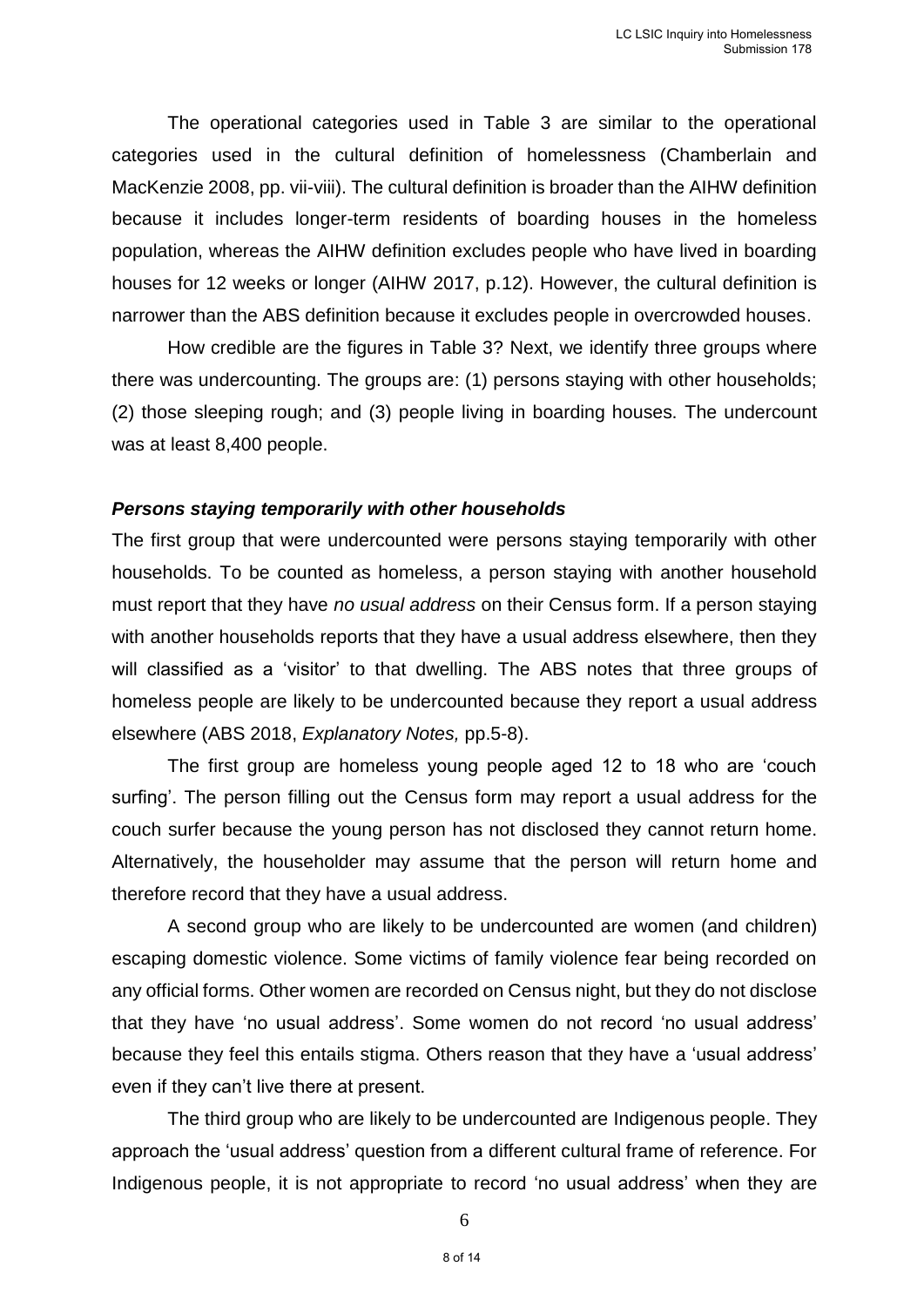staying with extended family because 'home' is understood more broadly than in Western culture. Thus, Indigenous people may answer the usual address question in a way that masks their homelessness (ABS 2018, *Explanatory Notes,* p.7).

We can be certain that all three groups were undercounted, but it is not possible to estimate the number who were missed.

#### *Persons in improvised dwellings, tents or sleeping out*

The second group who were undercounted are persons in improvised dwellings, tents or sleeping out. First, we discuss how rough sleepers were counted in the mainstream Census; then we discuss the ABS homeless enumeration strategy.

#### *Mainstream Census*

Traditionally, the Census relied on a large workforce of Census collectors (29,000 in 2011) who delivered and collected Census forms from households across the country. Census collectors had responsibility for small local areas. Sometimes Census collectors were locals who knew where rough sleepers might be located and they made sure these people were counted. In other cases, householders alerted their Census collector to the fact that there were people sleeping rough in the neighbourhood. This 'local knowledge' was invaluable for counting rough sleepers.

In 2016, Census collectors only visited about 25 per cent of households. This is because the ABS developed a National Address Register for the 2016 Census which enabled them to mail out of Census material (ABS 2018, *Appendix 3: Census Procedures,* p.1-2)*.* For the first time, 80 per cent of dwellings received a letter with information on how to fill out their Census form online. Fifty-nine per cent of households chose this option. These households never saw a Census collector (ABS 2018, *Appendix 3: Census Procedures,* pp.1-2).

The Census instruction letter also contained information on how to request a Census form. Paper forms were mailed to these households with instructions how to mail them back. Overall, close to 75 per cent of households never saw a Census collector in 2016. This removed an important channel for gathering information about rough sleepers.

#### *Homeless enumeration strategy*

In 2016, the ABS strategy for counting rough sleepers focused on:

… 'hot spots' using information received from service providers. ABS then worked closely with services and accommodation providers in awareness raising and local engagement in those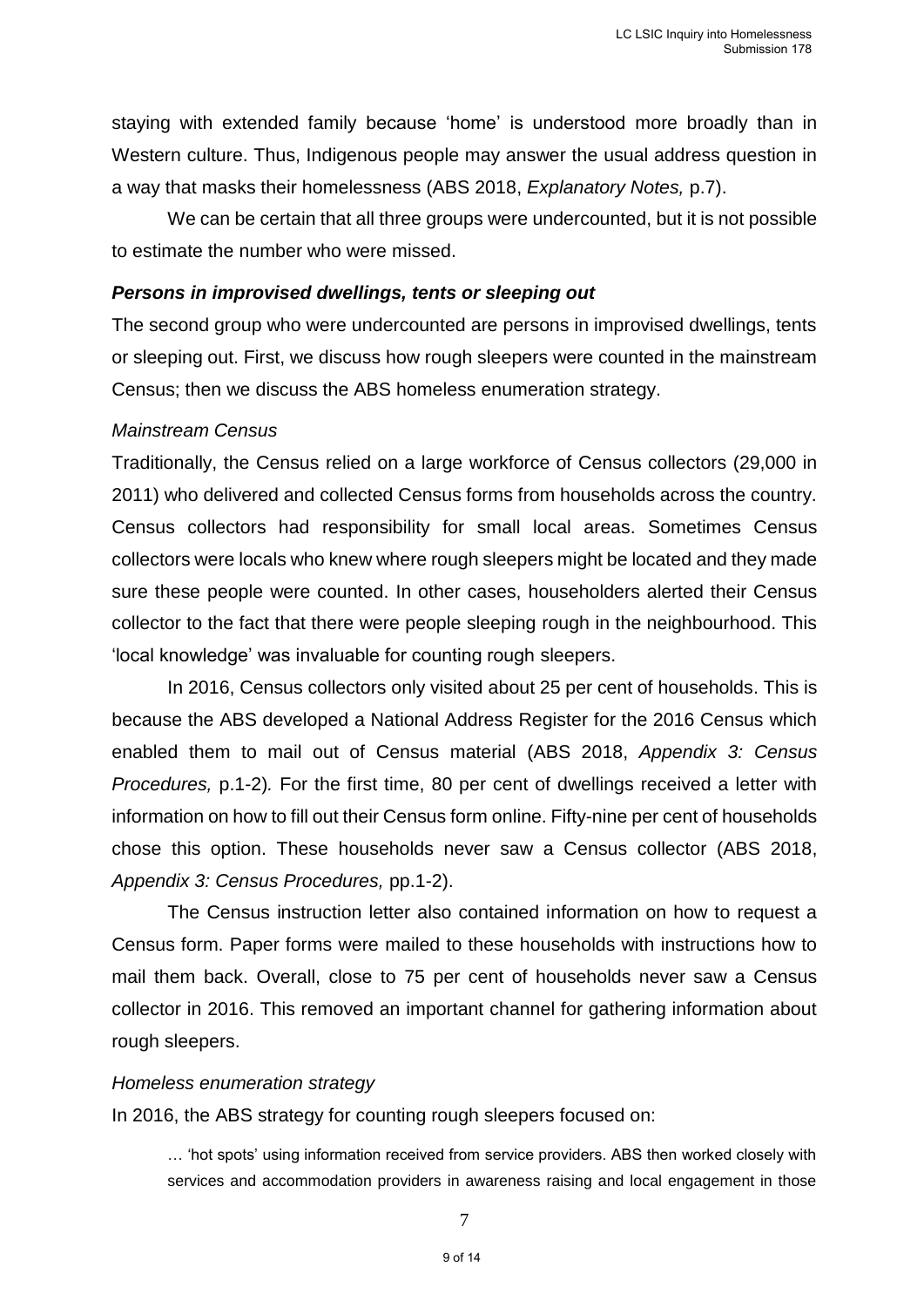areas and recruited specialist field staff to help count people sleeping rough. (ABS 2018, *Appendix 3: Census Procedures*, pp.2-3).

The ABS strategy relied on service providers identifying 'hot spots'. However, the 2014 ABS General Social Survey found that 67 per cent of homeless people had NOT sought assistance from services while they were homeless (ABS 2015, Table 17.3).

The ABS also relied on field staff counting people who sleep rough. However, rough sleepers often hide away to escape the cold or because they fear being attacked. Invisibility is often a survival strategy for rough sleepers (Wellesley Institute 2009). Figure 1 identifies seven locations where it is difficult to count people sleeping rough.

Instruction manuals on street counts agree that volunteers should never enter empty buildings where people might be squatting (Sydney, City of: 2017; Inner Melbourne Action Plan 2018). Melbourne also has many large parks where people sleep rough. It is not safe for Census collectors to search poorly-lit parks in the early hours of the morning. Melbourne also has many poorly-lit laneways where rough sleepers can hide away behind bins or dumpsters. Census collectors are likely to miss some people who are hidden away to escape the cold. In regional centres and country towns, people can hide away behind houses or shops where there are few lights. Others may not come to the attention of local service providers because they are camping in the bush.

**Figure 1:** Places where it is difficult to count people sleeping rough

Back laneways, alleys where people can hide behind bins (poorly lit) Large parks where people can hide away (e.g. Albert Park, Royal Park) Empty or abandoned building where people may be squatting Railway carriages or trams that are no longer in use for the night Behind buildings, houses or shops, particularly in suburban areas Stairwells in private buildings such as shopping centres or blocks of flats People camping in the bush on the outskirts of country towns

The ABS counted 1,118 rough sleepers in Victoria on Census night, but it is obvious that this was an undercount. A national study found that 59 per cent of homeless people have slept rough at least once (Chamberlain and Johnson 2015, pp.450-451), whereas the ABS report that only 7 per cent of homeless people were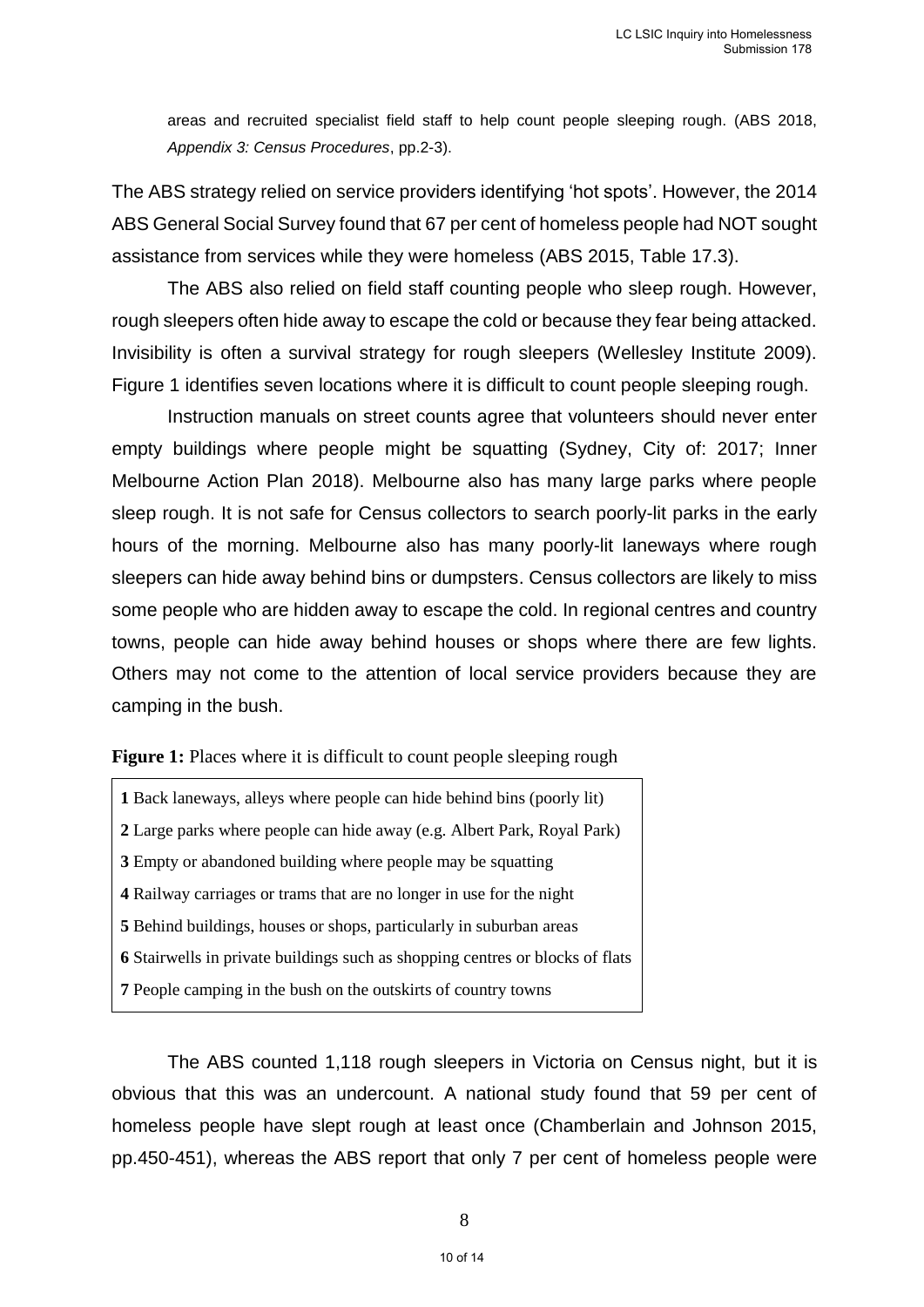rough sleepers on Census night. Clearly, the Census underestimates the problem. We estimate that the number of rough sleepers could easily have been double the figure identified in Table 3.

#### *People in boarding house*

The third group who were undercounted were people in boarding houses. Traditionally, boarding houses provided single room accommodation and some meals, whereas rooming houses only provided single room accommodation. However, these days 'the terms boarding house and rooming house are used interchangeably' (Greenhalgh et al. 2004, p.2) and we follow this convention.

According to the *Victorian Public Health and Wellbeing Regulations 2009*, a rooming house is a building where 'one or more rooms is available for rent and the total number of people who occupy those rooms is four or more' (Department of Human Services 2011, p.13). Smaller boarding houses (known as Class 1b dwellings) have up to 12 occupants and larger rooming houses (known as Class 3 dwelling) have more than 12 occupants. These days, most boarding houses are small with up to 12 tenants (Chamberlain 2012; Goodman et al. 2013, Ch.3).

Under the *Public Health and Wellbeing Act* (2008) in Victoria, all rooming houses must be registered with local councils. The Office of Housing collates this information on a central register which can be accessed online. There are 40 local councils in Victoria and information on the number of registered rooming houses is available for each municipality. There can be no doubt that these dwellings are rooming houses because each dwelling is inspected by council staff to see that it conforms to relevant public health and planning legislation.

|                                                   | <b>ABS Census</b><br>count |               | <b>Rooming house</b><br>register* |               | $\frac{0}{0}$<br>identified |
|---------------------------------------------------|----------------------------|---------------|-----------------------------------|---------------|-----------------------------|
|                                                   | N                          | $\frac{6}{9}$ | N                                 | $\frac{6}{9}$ | $\frac{6}{9}$               |
| Inner Melbourne (Melbourne, Port Phillip & Yarra) | 83                         | 41            | 123                               | 10            | 67                          |
| Remainder of Melbourne                            | 100                        | 49            | 924                               | 76            | 11                          |
| Regional Victoria                                 | 6                          | 3             | 171                               | 14            | $\overline{4}$              |
| Missing data                                      | 14                         | 7             | $\Omega$                          | $\Omega$      | n/a                         |
| Total                                             | 203                        | 100           | 1,218                             | 100           | 17                          |

**Table 4:** Number of boarding houses (ABS count) and number of rooming houses, Victoria

**Source: Census of Population and Housing, 2016, TableBuilder. \* Accessed 11 April 2018**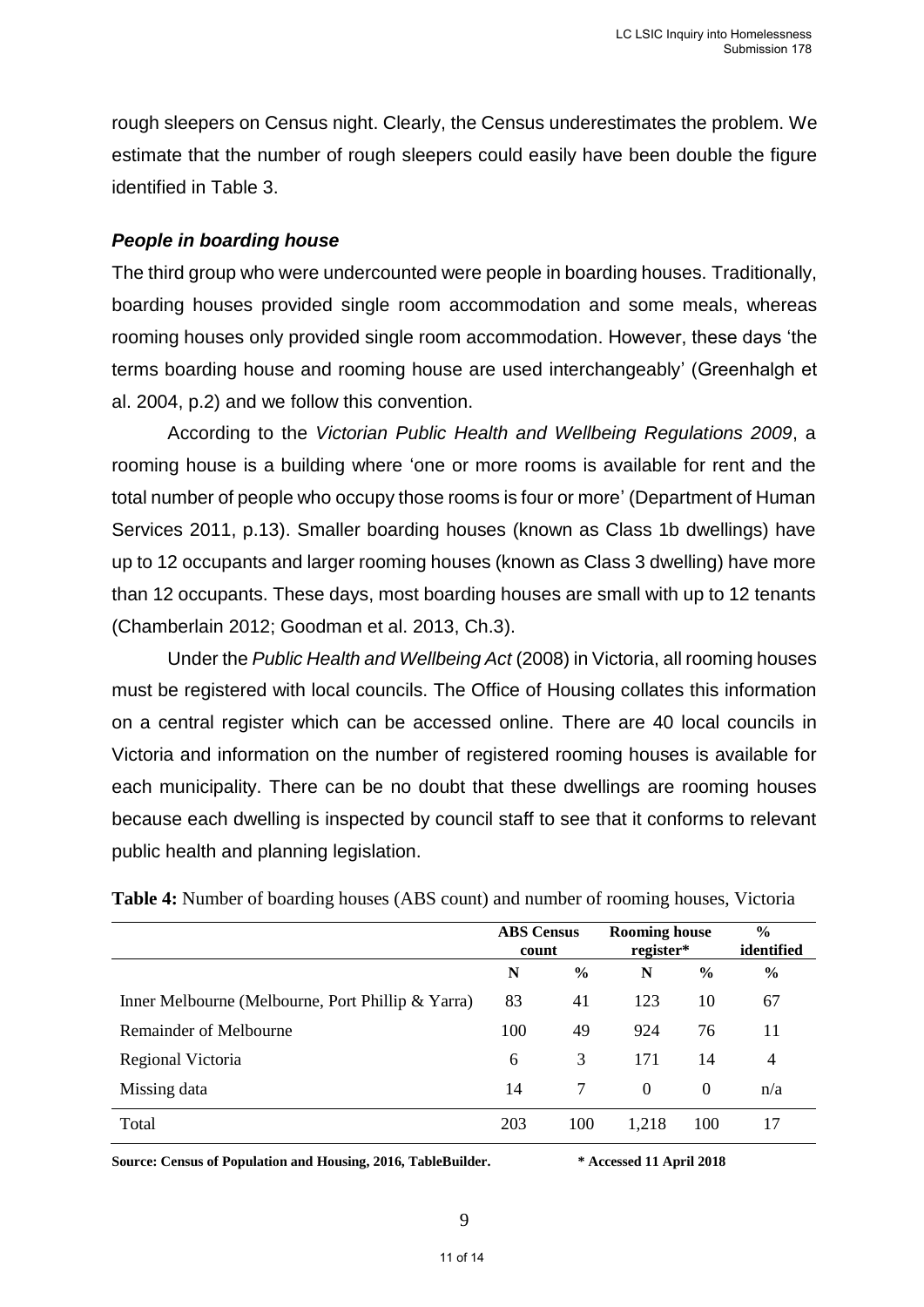Table 4 shows that the ABS counted 203 boarding houses in Victoria whereas the rooming house register recorded 1,218 properties (accessed 11 April 2018). According to the ABS, 41 per cent of rooming houses were in Inner Melbourne, whereas according to the rooming house register it was 10 per cent. Table 4 shows that the ABS identified: 67 per cent of the boarding houses in Inner Melbourne (83 out of 123); 11 per cent of boarding houses in suburban Melbourne (100 out of 924); and 4 per cent of those in regional Victoria (6 out of 171).

It appears that the ABS mainly counted people in traditional boarding houses which are disproportionately located in Inner Melbourne (Department of Human Services 2011, p.17; Goodman et al. 2013, pp.23-25). These large, older-style rooming houses usually accommodate 20 or more people. They are easy to recognise from their external appearance and there is often a sign outside indicating the use of the building. On average the boarding houses identified by the ABS had 21.7 tenants.

Research in 2011 indicated that many of the rooming houses in suburban Melbourne were family homes that had been converted into rooming houses:

A three-bedroom property with a lounge room and dining room can become a five-bedroom property if all five rooms are used as bedrooms. If the lounge room and dining room are large, it may be possible to turn this into a seven-bedroom property, by erecting partitions … There are also 'larger' suburban rooming houses. Field visits revealed that some were two storey dwellings that had multiple bedrooms. Others were rambling, single storey houses that had outbuildings (Chamberlain 2012, p.37).

The average size of a boarding house in suburban Melbourne was eight bedrooms (Chamberlain 2012, p.19).

There were 1,015 boarding houses missed by the Census. If we assume that they had, on average, eight bedrooms and were 90 per cent full, then about 7,300 boarding house residents were missed by the Census  $(1,015 \times 8 \times 90/100 = 7,308)$ .

#### **CONCLUSION**

This paper began by noting that the ABS and AIHW use different definitions of homelessness. The AIHW identifies two groups of homeless people: those who sleep rough and those who live in temporary accommodation. The ABS agree that the groups identified by the AIHW are homeless but contend that the AIHW definition is too narrow. According to the ABS, there were 24,825 homeless people in Victoria on Census night, and people in overcrowded houses and flats were the largest group in the population.

10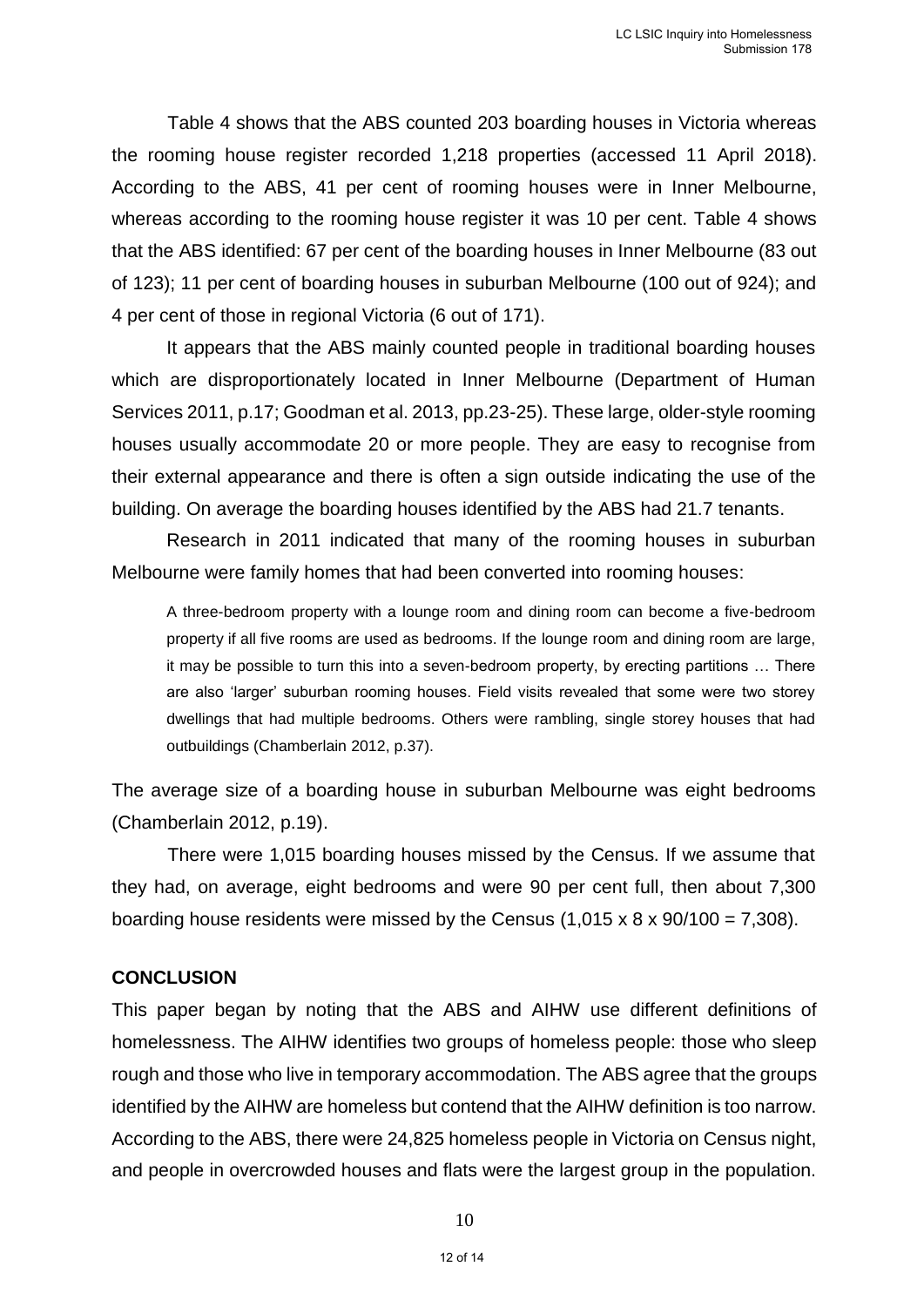They accounted for 8,929 people. However, the evidence indicated that 61 per cent of those in overcrowded dwellings were living permanently in rented properties. Another 31 per cent were living in houses or flats that were owned outright or owned with a mortgage. The problem identified by the ABS was NOT homelessness. The problem was overcrowding.

This paper also asked: 'How many homeless people in Victoria?' After excluding those in overcrowded dwellings, Table 3 showed that there were 15,890 homeless people in Victoria. However, there was evidence of undercounting. In the case of people living in boarding houses, the evidence indicated that about 7,300 were missed by the Census. In the case of rough sleepers, the undercount was probably at least 1,100. However, it was not possible to estimate the undercount for those staying temporarily with friends or relatives. Overall, the evidence indicates that the homeless figure was at least 24,300.

Finally, it is important to bear in mind that the Census count is an estimate of the homeless population on one night. It is not the case, as Mission Australia (2018) claims, that: 'That there are 116,427 people homeless in Australia on any given night' (Mission Australia, 2018, p.1). On the contrary, the number of homeless people goes up and down as people move in and out of homelessness. Moreover, it is important to remember that the last Census was carried out in August 2016, and it is quite possible that the numbers have changed since that time.